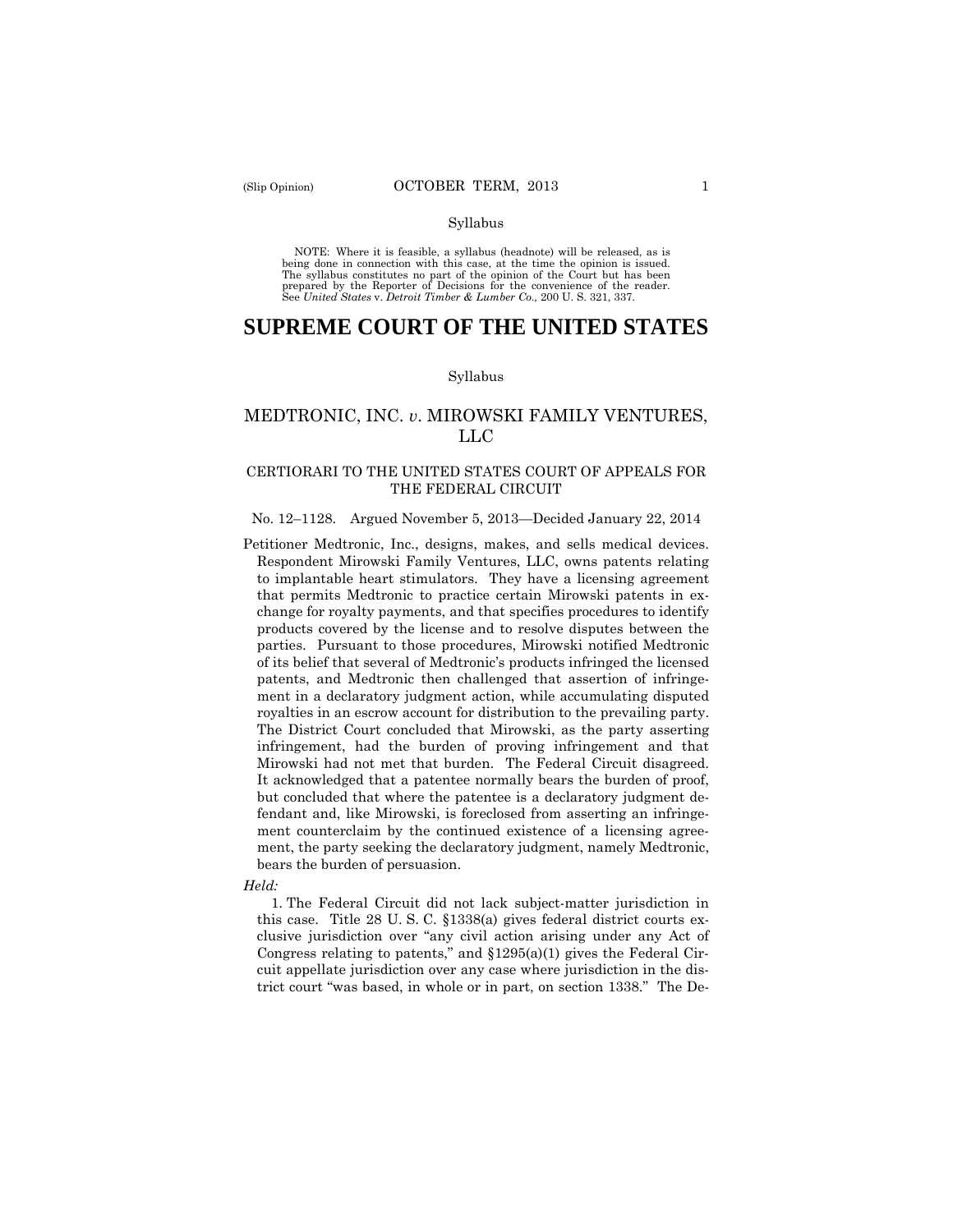#### Syllabus

claratory Judgment Act does not "extend" the federal courts' "jurisdiction," *Skelly Oil Co.* v. *Phillips Petroleum Co.*, 339 U. S. 667, 671; and federal courts determining declaratory judgment jurisdiction often look to the "character" of the declaratory judgment *defendant*'s "threatened action," *Public Serv. Comm'n of Utah* v. *Wycoff Co.*, 344 U. S. 237, 248, *i.e.,* whether the defendant's hypothetical "coercive action" "would necessarily present a federal question," *Franchise Tax Bd. of Cal.* v. *Construction Laborers Vacation Trust for Southern Cal.*, 463 U. S. 1, 19. Here, if Medtronic had acted consistent with the understanding of its rights that it seeks to establish through the declaratory judgment suit (by ceasing to pay royalties), Mirowski could terminate the license and bring a suit for infringement. That suit would arise under federal patent law because "patent law creates the cause of action." *Christianson* v. *Colt Industries Operating Corp.*, 486 U. S. 800, 809. Thus, this declaratory judgment action, which avoids that hypothetical threatened action, also "arises under" federal patent law. See, *e.g., Security-First Nat. Bank of Los Angeles* v. *Franchise Tax Bd. of Cal.*, 368 U. S. 3, 19. Pp. 4–6.

2. When a licensee seeks a declaratory judgment against a patentee that its products do not infringe the licensed patent, the patentee bears the burden of persuasion on the issue of infringement. Pp. 6– 11.

(a) This conclusion is strongly supported by three settled legal propositions: First, a patentee ordinarily bears the burden of proving infringement, see, *e.g., Agawam Co.* v. *Jordan*, 7 Wall. 583, 609; second, the "operation of the Declaratory Judgment Act" is only "procedural," *Aetna Life Ins. Co.* v. *Haworth*, 300 U. S. 227, 240, leaving "substantive rights unchanged," *Beacon Theatres, Inc.* v. *Westover*, 359 U. S. 500, 509; and third, "the burden of proof" is a " 'substantive' aspect of a claim," *Raleigh* v. *Illinois Dept. of Revenue*, 530 U. S. 15, 20–21. Practical considerations lead to the same conclusion. Shifting the burden based on the form of the action could create postlitigation uncertainty about a patent's scope. It may also create unnecessary complexity by compelling a licensee to prove a negative. Finally, burden shifting is difficult to reconcile with the Declaratory Judgment Act's purpose of ameliorating the "dilemma" posed by "putting" one challenging a patent's scope "to the choice between abandoning his rights or risking" suit, *MedImmune, Inc.* v. *Genentech, Inc.*, 549 U. S. 118, 129. To the extent that the Federal Circuit's burden shifting rule makes the declaratory judgment procedure disadvantageous, that rule recreates the dilemma that the Declaratory Judgment Act sought to avoid. Pp. 6–9.

(b) Several arguments to the contrary are unconvincing. First, *Schaffer* v. *Weast*, 546 U. S. 49, which noted the "ordinary default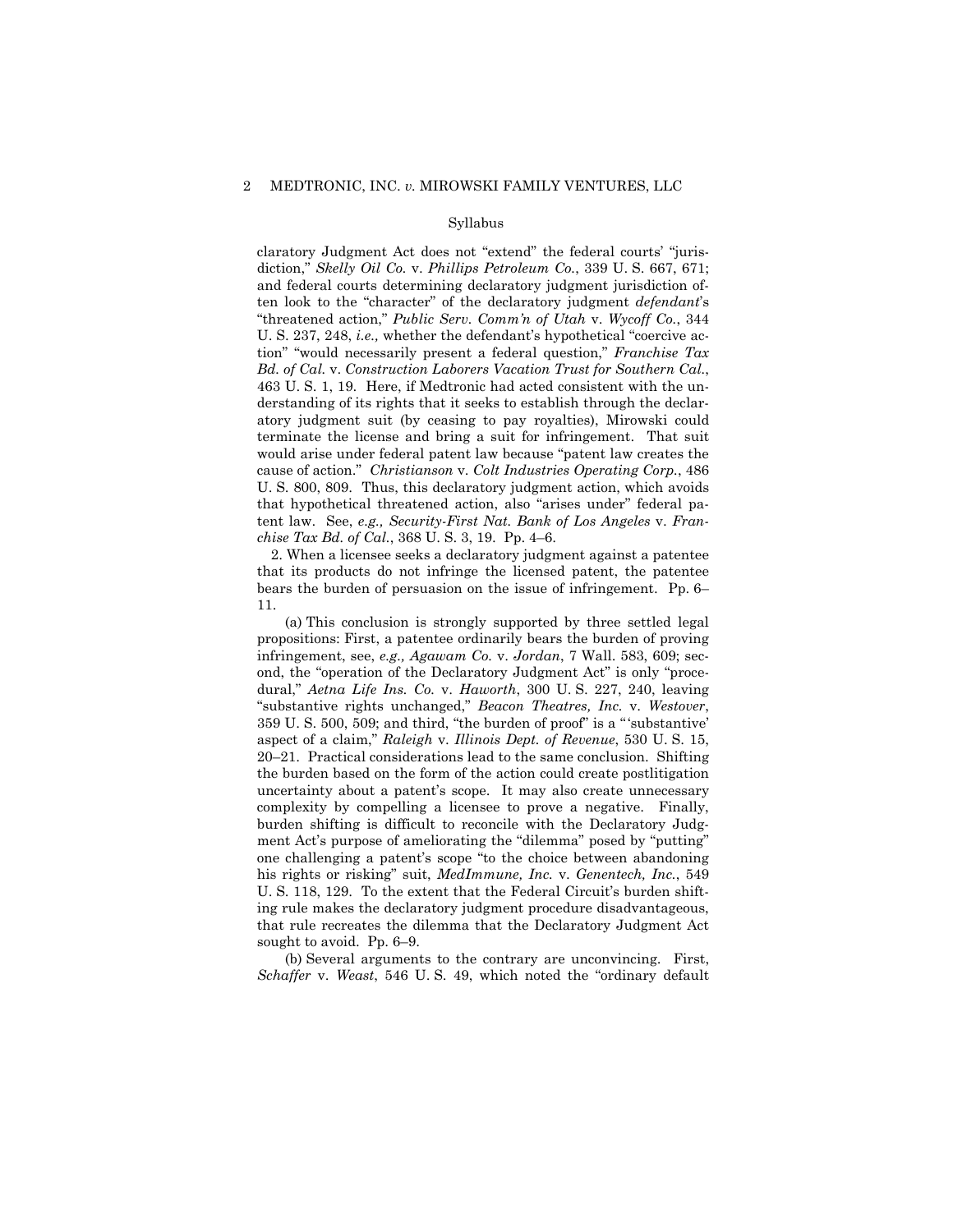## Syllabus

rule" that "plaintiffs" have the "risk of failing to prove their claims," does not support the Federal Circuit's conclusion. *Schaffer* was not a declaratory judgment case, and it described exceptions to its basic burden of proof rule. For reasons explained in this case, declaratory judgment suits like this one are an exception to *Schaffer*'s default rule. Second, the fact that the Federal Circuit limited its holding to the circumstance where a license forecloses an infringement counterclaim by a patentee cannot, by itself, show that the holding is legally justified. Third, contrary to one *amicus*' concern that this Court's holding will permit licensees to force patent holders into full-blown infringement litigation, such litigation can occur only when there is a genuine and sufficiently "immedia[te]" dispute about a patent's validity or application, *MedImmune*, *supra,* at 127. Here, Mirowski set this dispute in motion by accusing Medtronic of infringement, and there is no convincing reason why burden of proof law should favor the patentee. General considerations relating to the public interest in maintaining a well-functioning patent system are, at most, in balance, and do not favor changing the ordinary burden of proof rule. Pp. 9–11.

695 F. 3d 1266, reversed and remanded.

BREYER, J., delivered the opinion for a unanimous Court.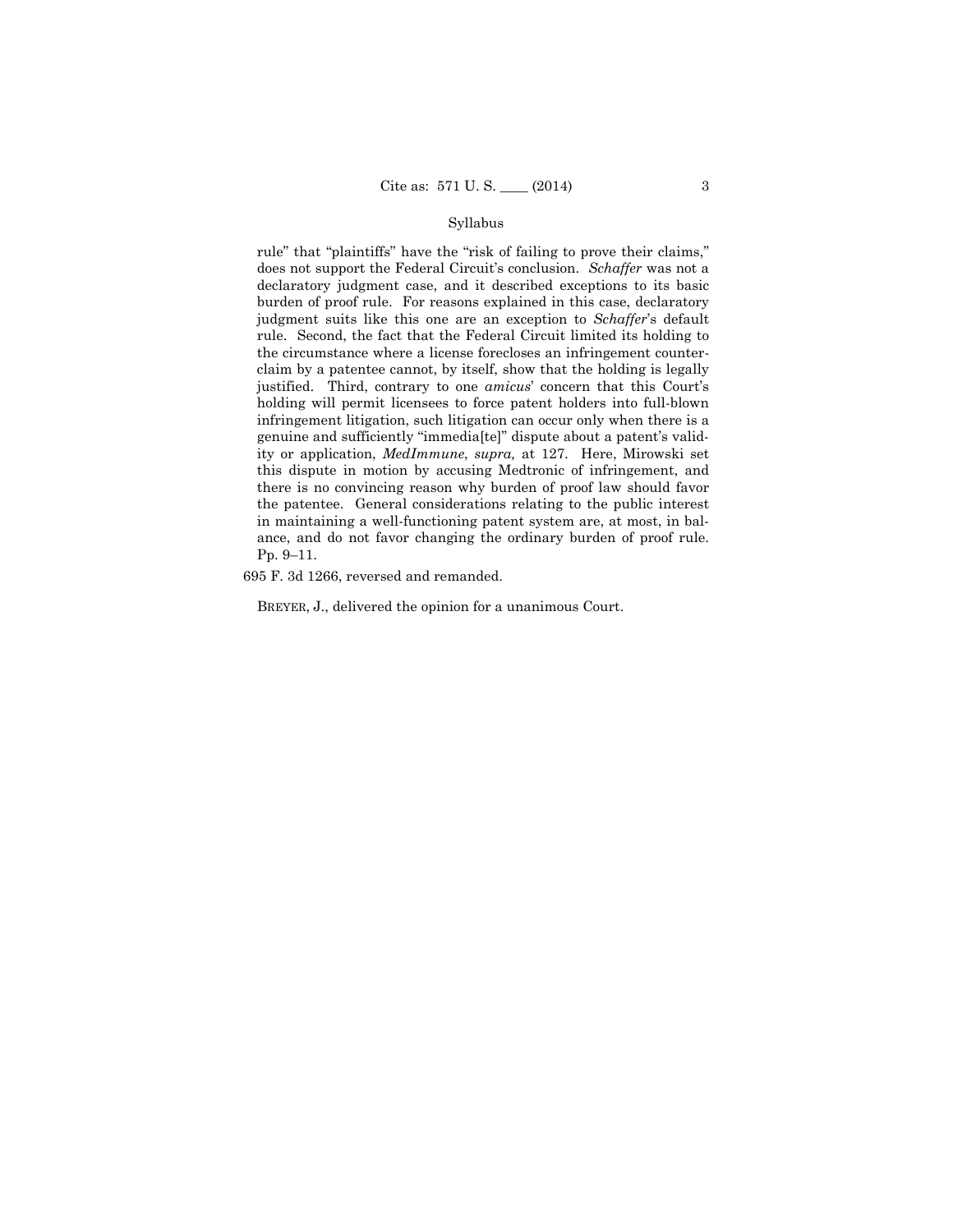preliminary print of the United States Reports. Readers are requested to notify the Reporter of Decisions, Supreme Court of the United States, Wash- ington, D. C. 20543, of any typographical or other formal errors, in order that corrections may be made before the preliminary print goes to press. NOTICE: This opinion is subject to formal revision before publication in the

## $\frac{1}{2}$  ,  $\frac{1}{2}$  ,  $\frac{1}{2}$  ,  $\frac{1}{2}$  ,  $\frac{1}{2}$  ,  $\frac{1}{2}$  ,  $\frac{1}{2}$ **SUPREME COURT OF THE UNITED STATES**

#### $\frac{1}{2}$  ,  $\frac{1}{2}$  ,  $\frac{1}{2}$  ,  $\frac{1}{2}$  ,  $\frac{1}{2}$  ,  $\frac{1}{2}$ No. 12–1128

## MEDTRONIC, INC., PETITIONER *v.* MIROWSKI FAMILY VENTURES, LLC

## ON WRIT OF CERTIORARI TO THE UNITED STATES COURT OF APPEALS FOR THE FEDERAL CIRCUIT

#### [January 22, 2014]

## JUSTICE BREYER delivered the opinion of the Court.

A patentee ordinarily bears the burden of proving infringement. *Agawam Co.* v. *Jordan*, 7 Wall. 583, 609 (1869). This case asks us to decide whether the burden of proof shifts when the patentee is a defendant in a declaratory judgment action, and the plaintiff (the potential infringer) seeks a judgment that he does *not* infringe the patent. We hold that, when a licensee seeks a declaratory judgment against a patentee to establish that there is no infringement, the burden of proving infringement remains with the patentee. We reverse the Federal Circuit's determination to the contrary.

I

## A

We set forth a simplified version of the facts. The parties are Medtronic, Inc., a firm that (among other things) designs, makes, and sells medical devices, and Mirowski Family Ventures, LLC, a firm that owns patents relating to implantable heart stimulators. In 1991 Medtronic and Mirowski entered into an agreement permitting Medtronic to practice certain Mirowski patents in exchange for royalty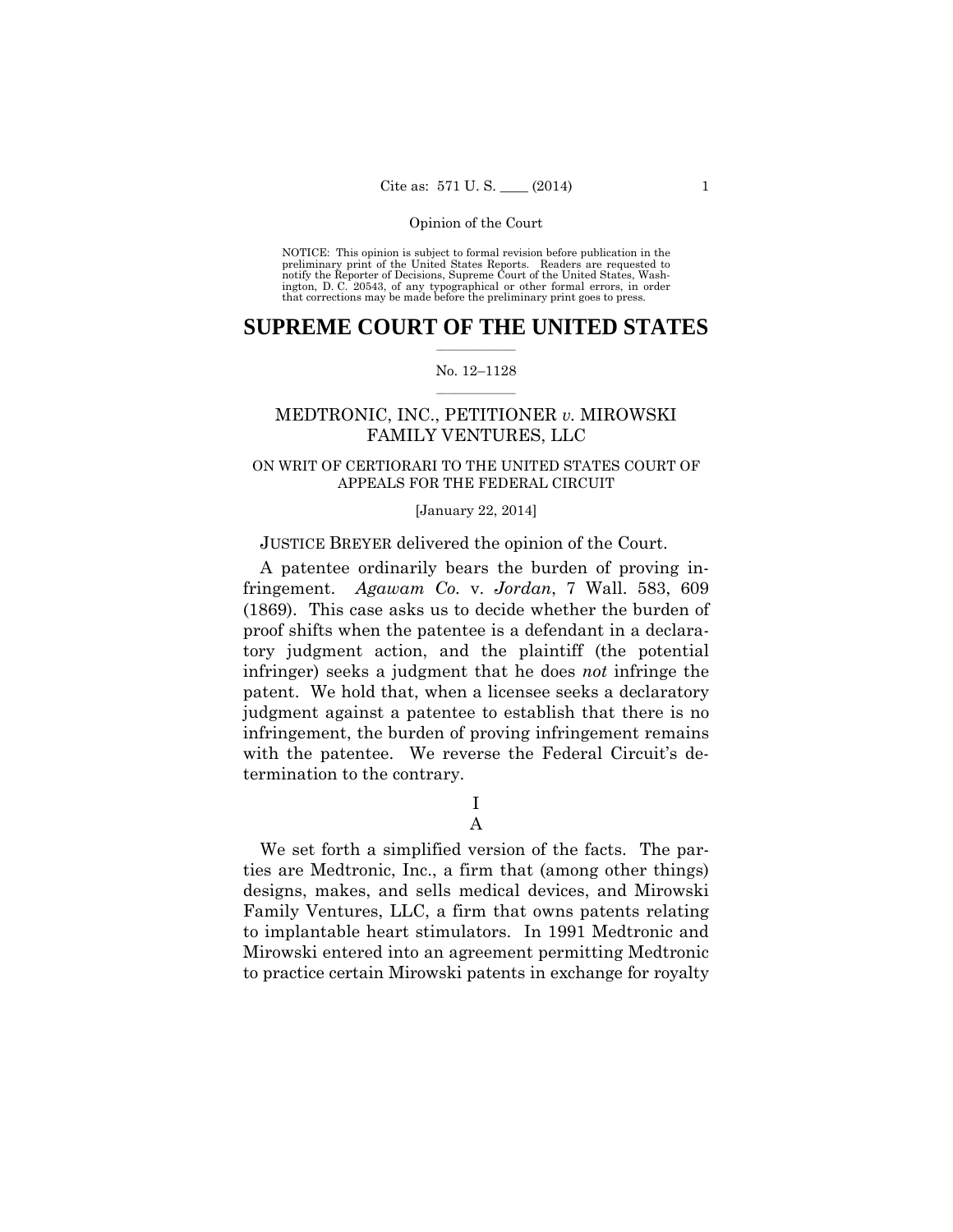payments.

In less simplified form: Mirowski entered into a license agreement with Eli Lilly & Co., which then sublicensed the Mirowski patents to Medtronic. Guidant Corp. is Eli Lilly's successor in interest. For present purposes we shall ignore Eli Lilly, Guidant, and other parties on Mirowski's side, using "Mirowski" to refer to any and all of them.

The 1991 agreement also provided that, if Mirowski gave notice to Medtronic that a new Medtronic product "infringe[d]" a Mirowski patent, Medtronic had a choice. App. 13. Medtronic could simply "cure the nonpayment of royalties." *Ibid.* Or it could pay royalties and, at the same time, "challenge" the "assertion of infringement of any of the Mirowski patents through a Declaratory Judgment action." *Ibid.* Medtronic, of course, might just ignore the agreement and decide not to pay royalties at all, in which case Mirowski would have "the right to terminate the [l]icense," *ibid.*, and, if it wished, bring an infringement action.

In 2006 the parties entered into a further agreement that slightly modified the procedure for resolving disputes. If Medtronic, having received "timely written notice of infringement," chose to pursue a declaratory judgment action "challenging infringement," it could "accumulate disputed royalties" in an escrow account. *Id.,* at 24, 27. The prevailing party in the declaratory judgment action would receive the royalties. *Id.,* at 28.

 In 2007 the parties found themselves in the midst of an "infringement" dispute. Mirowski gave Medtronic notice that it believed seven new Medtronic products violated various claims contained in two of its patents (related to devices that cause the heart's ventricles to contract simultaneously as the heart beats). Medtronic thought that its products did not infringe Mirowski's patents, either because the products fell outside the scope of the patent claims or because the patents were invalid.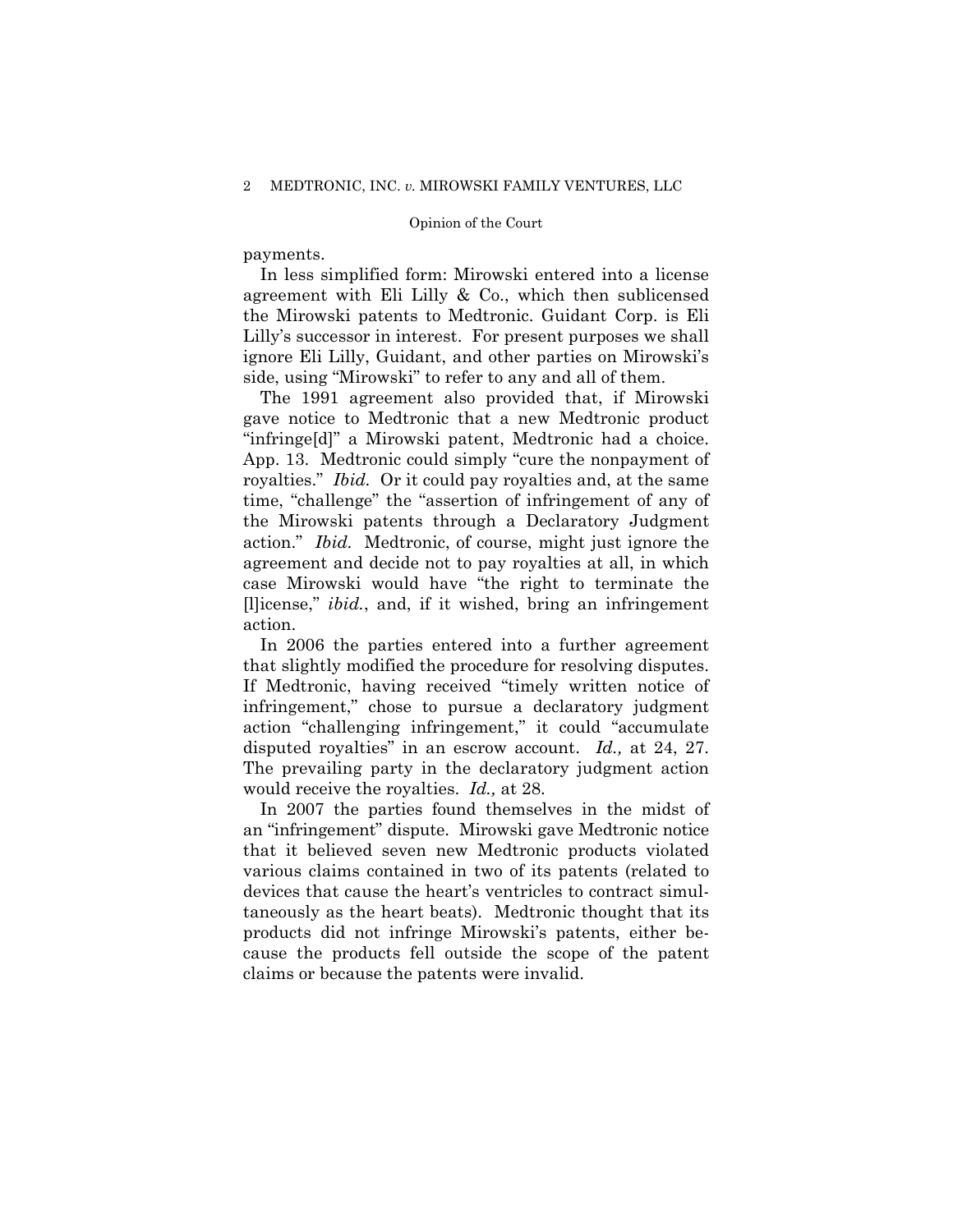## B

In 2007 Medtronic brought this declaratory judgment action in Federal District Court in Delaware. It sought a declaration that its products did not infringe Mirowski's patents and that the patents were invalid. But, as its agreement with Mirowski provided, Medtronic paid all the relevant royalties into an escrow account.

The District Court recognized that Mirowski was the defendant in the action. But it nonetheless believed that Mirowski, "[a]s the part[y] asserting infringement," bore the burden of proving infringement. *Medtronic, Inc.* v. *Boston Scientific Corp.*, 777 F. Supp. 2d 750, 766 (Del. 2011); see *Under Sea Industries, Inc.* v. *Dacor Corp.*, 833 F. 2d 1551, 1557 (CA Fed. 1987) ("The burden always is on the patentee to show infringement"). After a bench trial, the court found that Mirowski had not proved infringement, either directly or under the doctrine of equivalents. And since Mirowski, the patentee, bore the burden of proof, it lost. 777 F. Supp. 2d, at 767–770.

 "continued existence of a license." *Id.,* at 1274. In that The Court of Appeals for the Federal Circuit considered the burden of proof question, and it came to the opposite conclusion. It held that Medtronic, the declaratory judgment plaintiff, bore the burden. It acknowledged that normally the patentee, not the accused infringer, bears the burden of proving infringement, and that the burden normally will not "shift" even when the patentee is "a counterclaiming defendant in a declaratory judgment action." 695 F. 3d 1266, 1272 (2012). Nonetheless, the Court of Appeals believed that a different rule applies where that patentee is a declaratory judgment defendant *and*, like Mirowski, that patentee/defendant is "foreclosed" from asserting an "infringement counterclaim" by the case, the Court of Appeals held, the party "seeking a declaratory judgment of noninfringement," namely Medtronic, "bears the burden of persuasion." *Ibid.*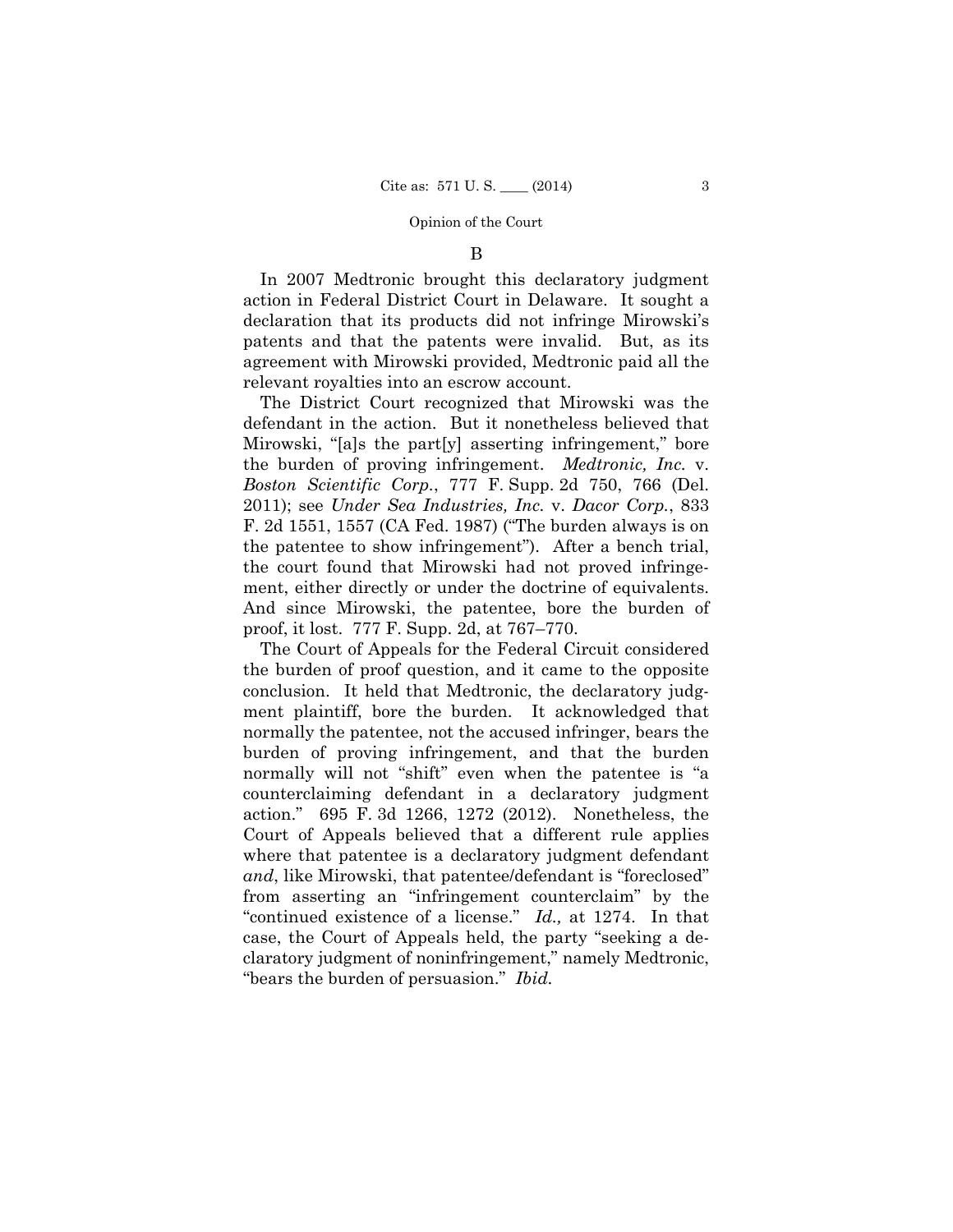#### 4 MEDTRONIC, INC. *v.* MIROWSKI FAMILY VENTURES, LLC

#### Opinion of the Court

Medtronic sought certiorari, asking us to review the Federal Circuit's burden of proof rule. In light of the importance of burdens of proof in patent litigation, we granted the petition.

## II

 because that court lacked subject-matter jurisdiction. diction in the district court "was based, in whole or in part, on section 1338." But, *amicus* says, in determining We begin with a jurisdictional matter. An *amicus*  claims that we must vacate the Federal Circuit's decision *Amicus* agrees with the parties that 28 U. S. C. §1338(a) gives federal district courts exclusive jurisdiction over "any civil action arising under any Act of Congress *relating to patents*" (emphasis added). Moreover, the version of §1295(a)(1) governing this appeal gives the Federal Circuit exclusive appellate jurisdiction over any case where juriswhether this case is a "civil action arising under" an "Act of Congress relating to patents," we must look to the nature of the action that the declaratory judgment defendant, namely the patentee, Mirowski, could have brought in the absence of a declaratory judgment. And that action, *amicus* adds (in its most significant argument against jurisdiction), would not be a patent infringement action but, rather, an action for damages for *breach of contract,*  namely an action for breach of the Mirowski-Medtronic licensing contract, in which patent infringement is the central issue. See Brief for Tessera Technologies, Inc., as *Amicus Curiae* 2–3.

We agree with *amicus* that the Declaratory Judgment Act does not "extend" the "jurisdiction" of the federal courts. *Skelly Oil Co.* v. *Phillips Petroleum Co.*, 339 U. S. 667, 671 (1950). We also agree that federal courts, when determining declaratory judgment jurisdiction, often look to the "character of the threatened action." *Public Serv. Comm'n of Utah* v. *Wycoff Co.*, 344 U. S. 237, 248 (1952).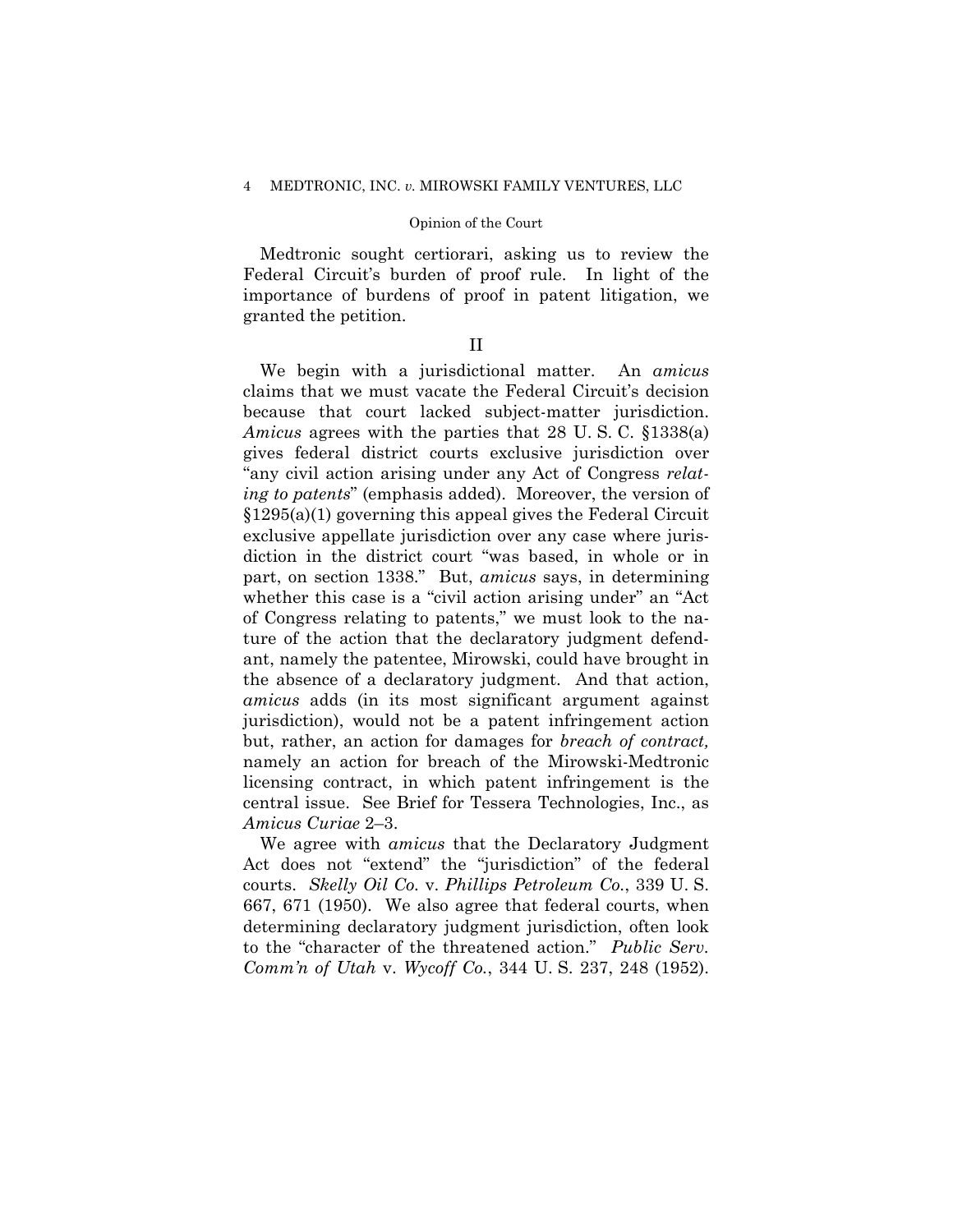That is to say, they ask whether "a coercive action" brought by "the declaratory judgment defendant" (here Mirowski) "would necessarily present a federal question." *Franchise Tax Bd. of Cal.* v. *Construction Laborers Vacation Trust for Southern Cal.*, 463 U. S. 1, 19 (1983).

But we do not agree with *amicus*' characterization of the "threatened" or "coercive" action that Mirowski might have brought. The patent licensing agreement specifies that, if Medtronic stops paying royalties, Mirowski can terminate the contract and bring an ordinary patent infringement action. Such an action would arise under federal patent law because "federal patent law creates the cause of action." *Christianson* v. *Colt Industries Operating Corp.*, 486 U. S. 800, 809 (1988).

*Amicus* says that an infringement suit would be unlikely. But that is not the relevant question. The relevant question concerns the nature of the threatened action in the absence of the declaratory judgment suit. Medtronic believes—and seeks to establish in this declaratory judgment suit—that it does not owe royalties because its products are noninfringing. If Medtronic were to act on that belief (by not paying royalties and not bringing a declaratory judgment action), Mirowski could terminate the license and bring an ordinary federal patent law action for infringement. See Brief for Respondent 48 (acknowledging that if Medtronic had "chosen not to pay the royalties . . . it would have subjected itself to a suit for infringement"). Consequently this declaratory judgment action, which avoids that threatened action, also "arises under" federal patent law. See *Franchise Tax Bd.*, *supra*, at 19; *Wycoff Co.*, *supra*, at 248. See also *MedImmune, Inc.* v. *Genentech, Inc.*, 549 U. S. 118, 128 (2007) (concluding that Article III's case-or-controversy requirement was satisfied where a patent licensee faced the threat of suit if it ceased making payments under a license agreement, notwithstanding that the licensee's continued royalty pay-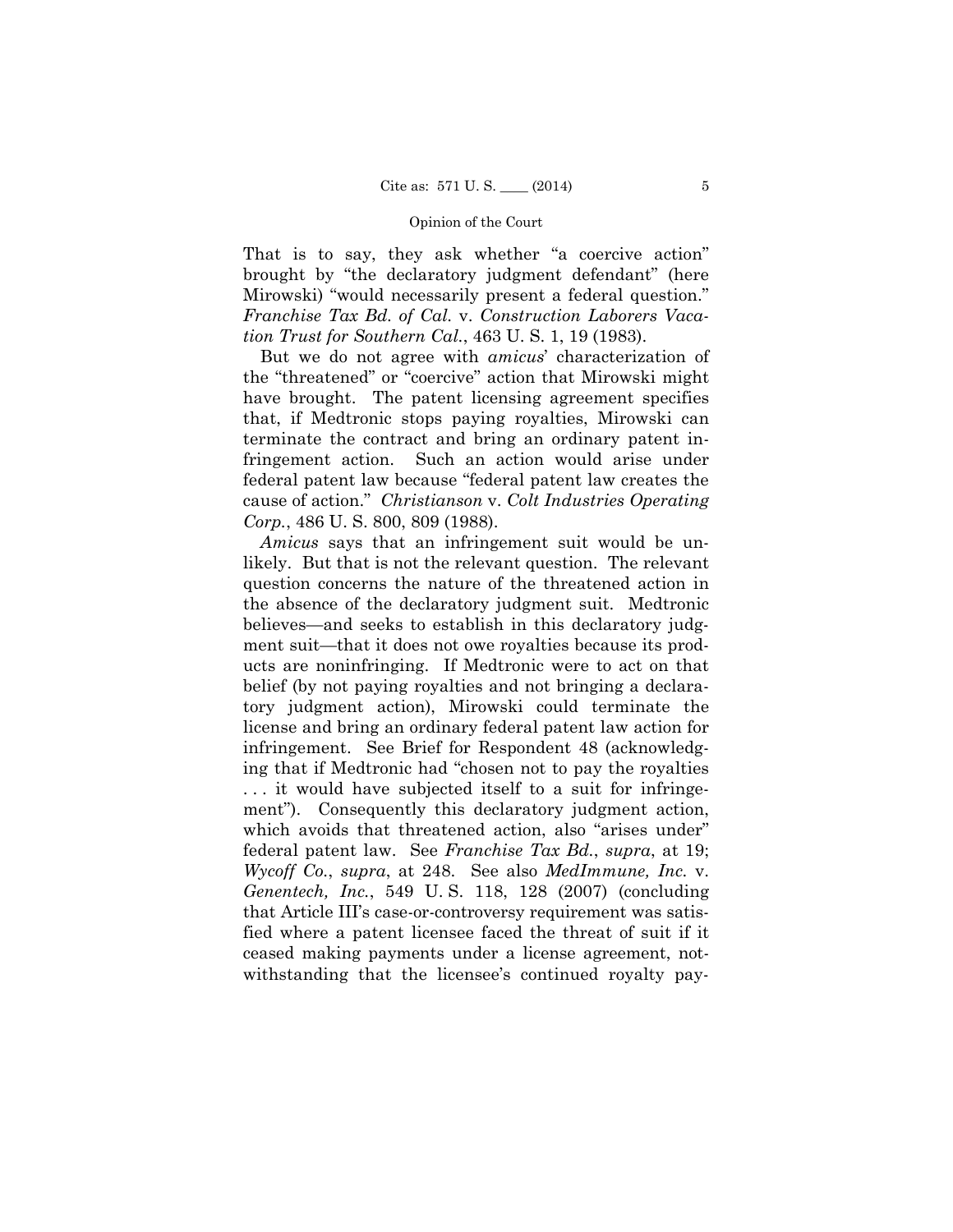ments rendered the prospect of such a suit "remote, if not nonexistent").

For this reason we believe that the hypothetical threatened action is properly characterized as an action "arising under an Act of Congress relating to patents." 28 U. S. C. §1338(a).

## III

We now turn to the question presented. A patent licensee paying royalties into an escrow account under a patent licensing agreement seeks a declaratory judgment that some of its products are not covered by or do not infringe the patent, and that it therefore does not owe royalties for those products. In that suit, who bears the burden of proof, or, to be more precise, the burden of persuasion? Must the patentee prove infringement or must the licensee prove noninfringement? In our view, the burden of persuasion is with the patentee, just as it would be had the patentee brought an infringement suit.

## A

Simple legal logic, resting upon settled case law, strongly supports our conclusion. It is well established that the burden of proving infringement generally rests upon the patentee. See, *e.g., Imhaeuser* v. *Buerk*, 101 U. S. 647, 662 (1880) ("[T]he burden to prove infringement never shifts [to the alleged infringer] if the charge is denied in the plea or answer"); *Agawam Co.*, 7 Wall., at 609 ("Infringement is an affirmative allegation made by the complainant, and the burden of proving it is upon him . . ."). See also *Under Sea Industries*, 833 F. 2d, at 1557 ("The burden always is on the patentee to show infringement"); 5B Chisum §18.06[1][a], at 18–1180 (2007) ("[T]he burden of proof on factual issues relating to infringement rests upon the patent owner").

We have long considered "the operation of the Declara-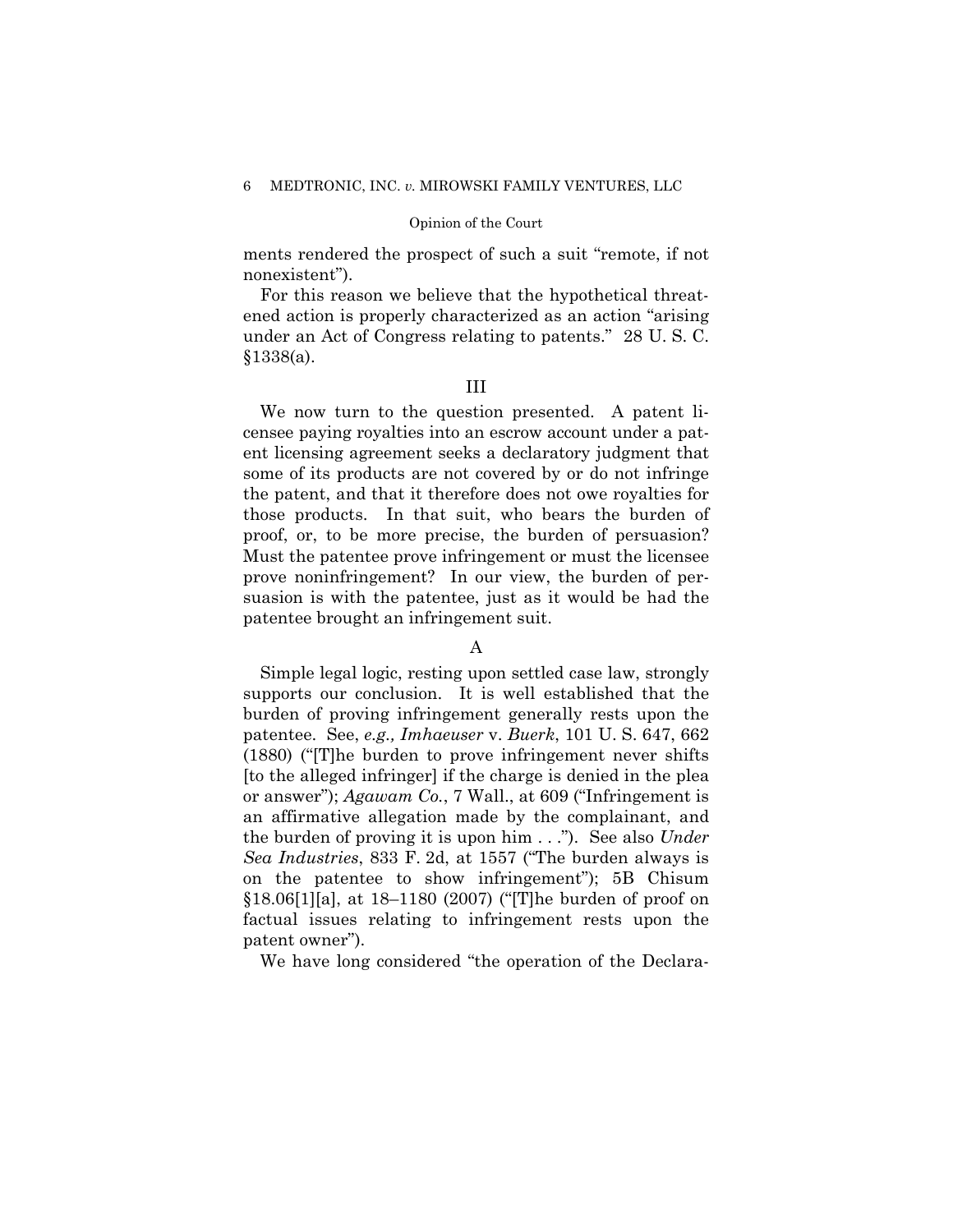tory Judgment Act" to be only "procedural," *Aetna Life Ins. Co.* v. *Haworth*, 300 U. S. 227, 240 (1937), leaving "substantive rights unchanged," *Beacon Theatres, Inc.* v. *Westover*, 359 U. S. 500, 509 (1959). See also *Vaden* v. *Discover Bank*, 556 U. S. 49, 70, n. 19 (2009); *Skelly Oil Co.*, 339 U. S., at 674 (noting the "limited procedural purpose of the Declaratory Judgment Act").

And we have held that "the burden of proof" is a "'substantive' aspect of a claim." *Raleigh* v. *Illinois Dept. of Revenue*, 530 U. S. 15, 20–21 (2000); *Director, Office of Workers' Compensation Programs* v. *Greenwich Collieries*, 512 U. S. 267, 271 (1994) ("[T]he assignment of the burden of proof is a rule of substantive law . . ."); *Garrett* v. *Moore-McCormack Co.*, 317 U. S. 239, 249 (1942) ("[T]he burden of proof . . . [is] part of the very substance of [the plaintiff's] claim and cannot be considered a mere incident of a form of procedure").

Taken together these three legal propositions indicate that, in a licensee's declaratory judgment action, the burden of proving infringement should remain with the patentee.

Several practical considerations lead to the same conclusion. To shift the burden depending upon the form of the action could create postlitigation uncertainty about the scope of the patent. Suppose the evidence is inconclusive, and an alleged infringer loses his declaratory judgment action because he failed to prove noninfringement. The alleged infringer, or others, might continue to engage in the same allegedly infringing behavior, leaving it to the patentee to bring an infringement action. If the burden shifts, the patentee might *lose* that action because, the evidence being inconclusive, he failed to prove infringement. So, both sides might lose as to infringement, leaving the infringement question undecided, creating uncertainty among the parties and others who seek to know just what products and processes they are free to use.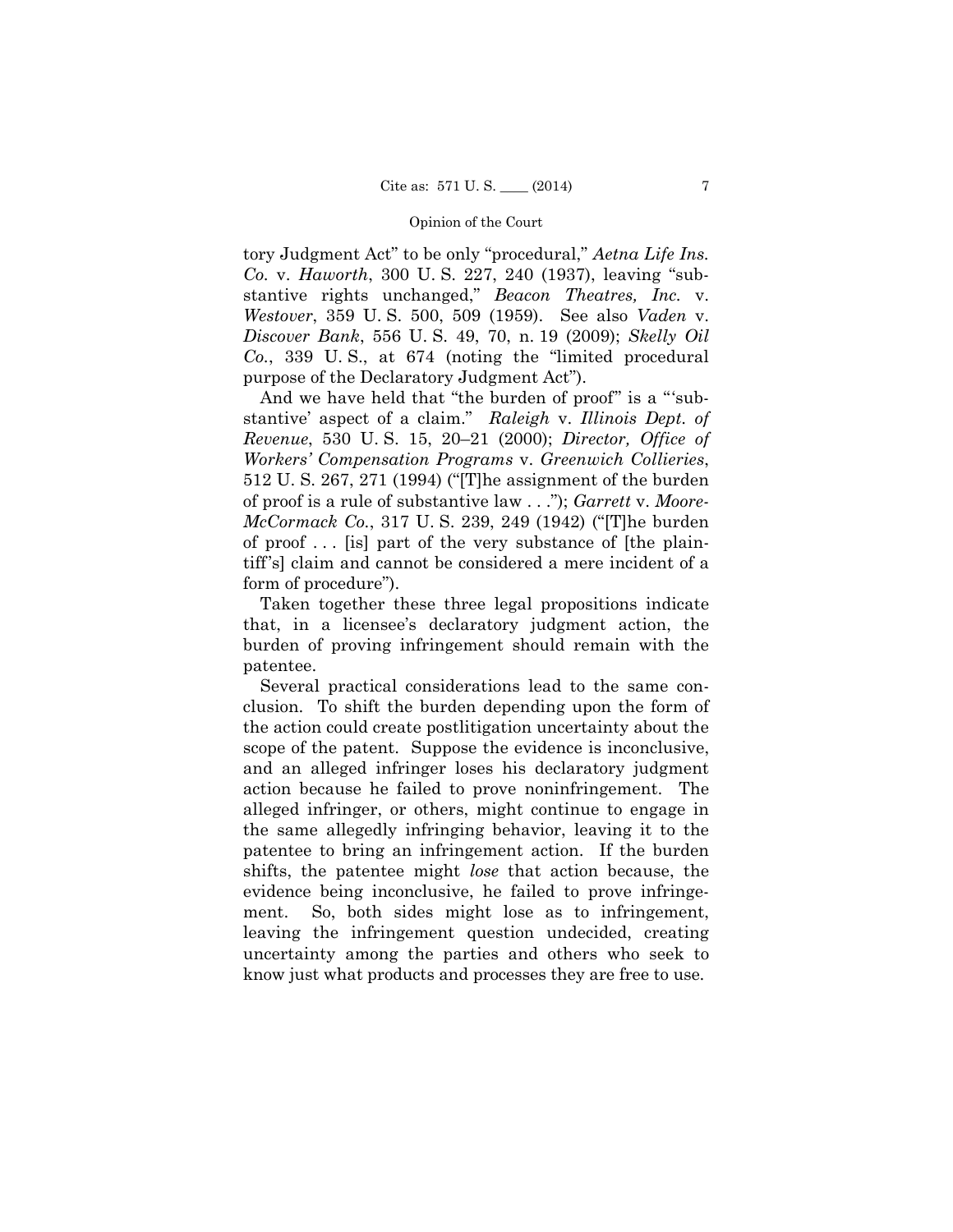## 8 MEDTRONIC, INC. *v.* MIROWSKI FAMILY VENTURES, LLC

## Opinion of the Court

The example is not fanciful. The Restatement (Second) of Judgments says that relitigation of an issue (say, infringement) decided in one suit "is not precluded" in a subsequent suit where the burden of persuasion "has shifted" from the "party against whom preclusion is sought . . . to his adversary." Restatement (Second) of Judgments §28(4) (1980). Rather, the

"[f]ailure of one party to carry the burden of persuasion on an issue should not establish the issue in favor of an adversary who otherwise would have the burden of persuasion on that issue in later litigation." 18 C. Wright, A. Miller, & E. Cooper, Federal Practice and Procedure §4422, p. 592 (2d ed. 2002).

Thus the declaratory judgment suit in the example above would have failed to achieve its object: to provide "an immediate and definitive determination of the legal rights of the parties." *Aetna*, *supra*, at 241.

Moreover, to shift the burden can, at least on occasion, create unnecessary complexity by making it difficult for the licensee to understand upon just what theory the patentee's infringement claim rests. A complex patent can contain many pages of claims and limitations. A patent holder is in a better position than an alleged infringer to know, and to be able to point out, just where, how, and why a product (or process) infringes a claim of that patent. Until he does so, however, the alleged infringer may have to work in the dark, seeking, in his declaratory judgment complaint, to negate every conceivable infringement theory.

Finally burden shifting here is difficult to reconcile with a basic purpose of the Declaratory Judgment Act. In *MedImmune, Inc.* v. *Genentech, Inc.*, a case that similarly concerned a patent licensee that brought a declaratory judgment action after the patentee accused it of infringement, we wrote that the "'very purpose'" of that Act is to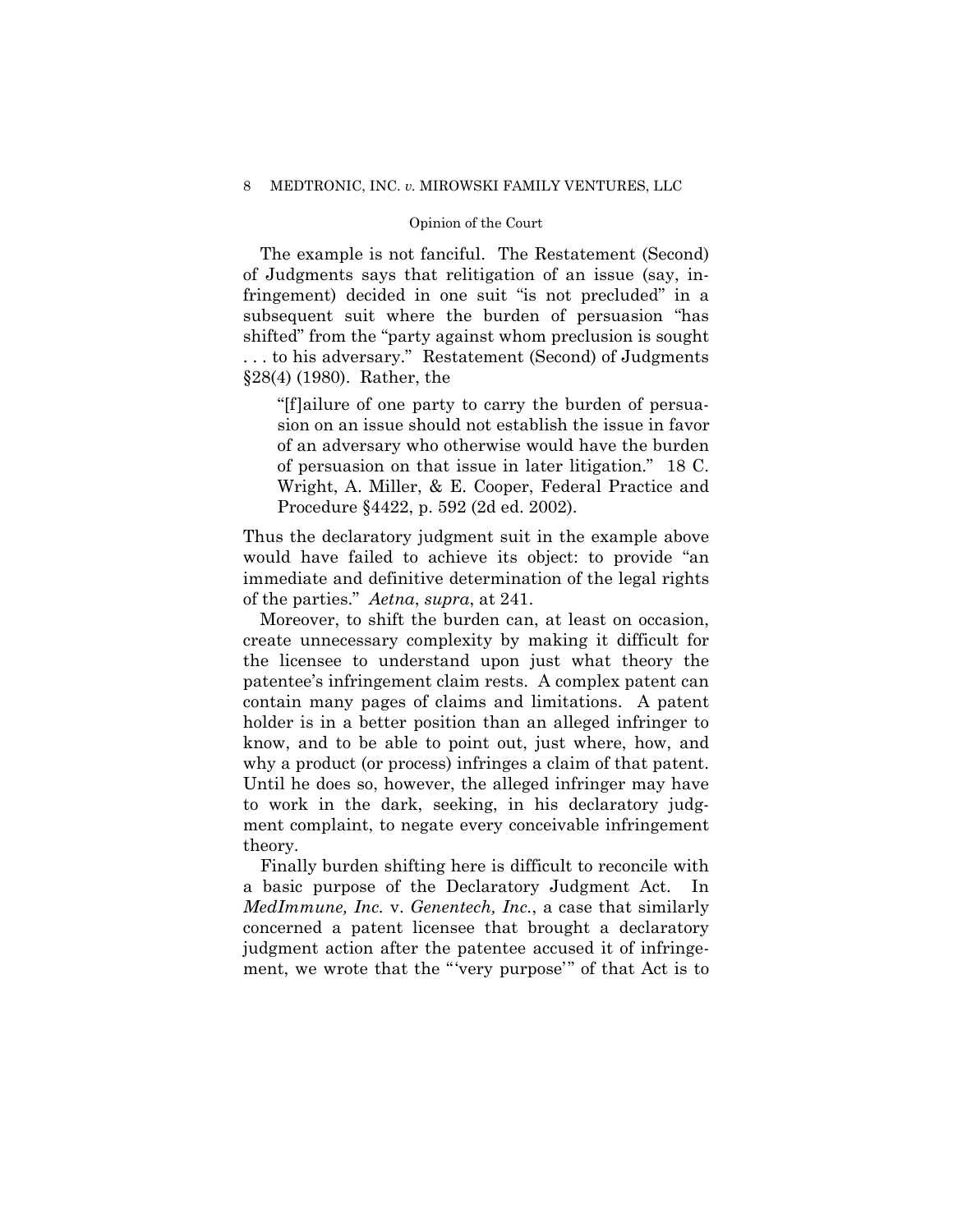"'ameliorate'" the "dilemma" posed by "putting" one who challenges a patent's scope "to the choice between abandoning his rights or risking" suit. 549 U. S., at 129 (quoting *Abbott Laboratories* v. *Gardner*, 387 U. S. 136, 152 (1967)). In the absence of the declaratory judgment procedure, Medtronic would face the precise dilemma that *MedImmune* describes. Either Medtronic would have to abandon its right to challenge the scope of Mirowski's patents, or it would have to stop paying royalties, risk losing an ordinary patent infringement lawsuit, and thereby risk liability for treble damages and attorney's fees as well as injunctive relief. See 35 U. S. C. §§283–285 (providing for injunctive relief, treble damages, and—in "exceptional cases"—attorney's fees as remedies for patent infringement). As in *MedImmune*, the declaratory judgment action rescues Medtronic from this dilemma.

The Federal Circuit's burden shifting rule does not deprive Medtronic of the right to seek a declaratory judgment. But it does create a significant obstacle to use of that action. It makes the declaratory judgment procedure compared to, say, just refusing to pay royalties—disadvantageous. To that extent it recreates the dilemma that the Declaratory Judgment Act sought to avoid. As we have made clear (and as we explain below), we are unaware of any strong reason for creating that obstacle.

B

We are not convinced by the arguments raised to the contrary. First, the Federal Circuit thought it had found support in a recent case of this Court, *Schaffer* v. *Weast*, 546 U. S. 49 (2005). In that case we referred to the "ordinary default rule" as placing upon the "plaintiffs" the "risk of failing to prove their claims." *Id.,* at 56. We added that that is because the plaintiffs are normally the parties "seeking relief." *Id.,* at 58. And Medtronic, not Mirowski, is the declaratory judgment "plaintif[f]" here.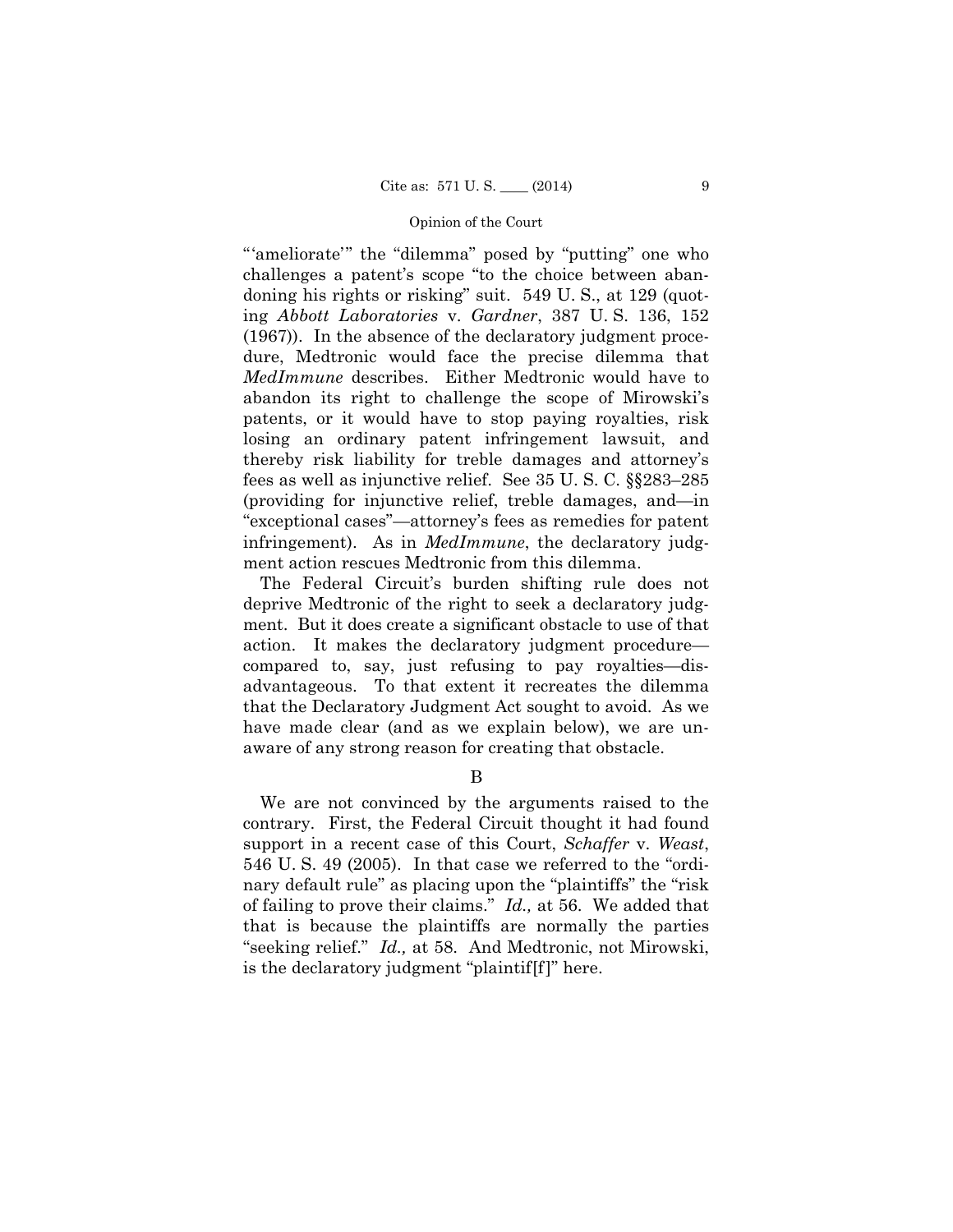## 10 MEDTRONIC, INC. *v.* MIROWSKI FAMILY VENTURES, LLC

#### Opinion of the Court

*Schaffer*, however, was not a declaratory judgment case. And *Schaffer* described exceptions to its basic burden of proof rule. *E.g., id.,* at 57 (when an element of a claim "can fairly be characterized as [an] affirmative defens[e]," the burden of proof "may be shifted to [the] defendants"); *id.,* at 60 ("'[T]he ordinary rule, based on considerations of fairness, does not place the burden upon a litigant of establishing facts peculiarly within the knowledge of his adversary'" (quoting *United States* v. *New York, N. H. & H. R. Co.*, 355 U. S. 253, 256, n. 5 (1957)). For the reasons we have set forth in Part III–A, *supra*, declaratory judgment suits like the one at issue here constitute a further exception to the basic rule *Schaffer* described.

Second, the Federal Circuit emphasized that its holding applied only in "the limited circumstance when an infringement counterclaim by a patentee is foreclosed by the continued existence of a license." 695 F. 3d, at 1274. The fact that the Federal Circuit's opinion is limited, however, does not support its conclusion. The "limited circumstance" it described is often present when a patent licensee faces an ordinary but disputed claim of infringement. And that "circumstance" is virtually identical to *MedImmune*, where we found a declaratory judgment action constitutionally permissible. In any event, the fact that a rule's scope is limited cannot, by itself, show that the rule is legally justified.

 Third, an *amicus* supporting Mirowski fears that our holding, unlike the Federal Circuit's rule, will "burden ... patent owners" by permitting "a licensee . . . —at its sole discretion—[to] force the patentee into full-blown patentinfringement litigation." Brief for Intellectual Property Owners Association as *Amicus Curiae* 9. The short answer to this argument, however, is that litigation can occur only in the presence of a genuine dispute, "'of sufficient immediacy and reality,'" about the patent's validity or its application. *MedImmune*, *supra*, at 127 (quoting